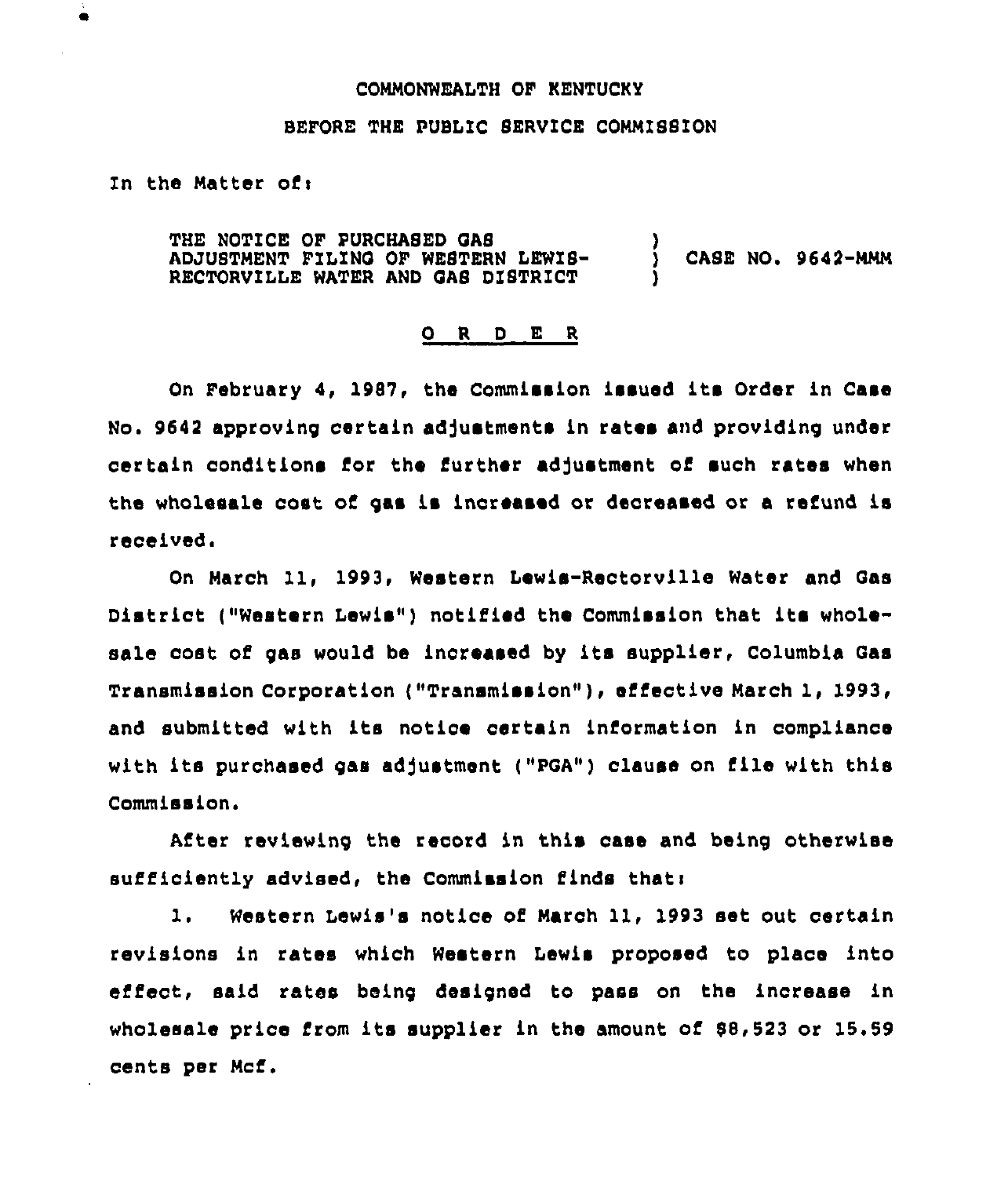2. Transmission filed an application with the Federal Energy Regulatory Commission for increased rates with an effective date of March 1, 1993. Western Lewis requested a waiver of the 30-day filing requirement. pursuant to KRS 278.180, upon Western Lewis's showing of good cause, Western Lewis's request should be granted. The effective date for Western Lewis's rates should be on and after the date of this Order. Transmission's rates are sub)ect to refund; hence, Western Lewis's rates should be subject to refund.

3. The adjustment in Western Lewis's rates under the purchased gas adjustment provisions approved by the Commission in its Order in Case No. 9642, dated February 4, 1987, is fair, just, and reasonable, in the public interest, and should be effective with gas supplied on and after the date of this Order, subject to refund,

IT IS THEREFORE ORDERED that:

1. The rates in the Appendix, attached hereto and incorporated herein, are fair, fust, and reasonable and are approved effective with gas supplied on and after the date of this Order, subject to refund.

2. Within 30 days of the date of this Order, Western Lewis shall file with this Commission its revised tariffs setting out the rates authorised herein.

 $-2-$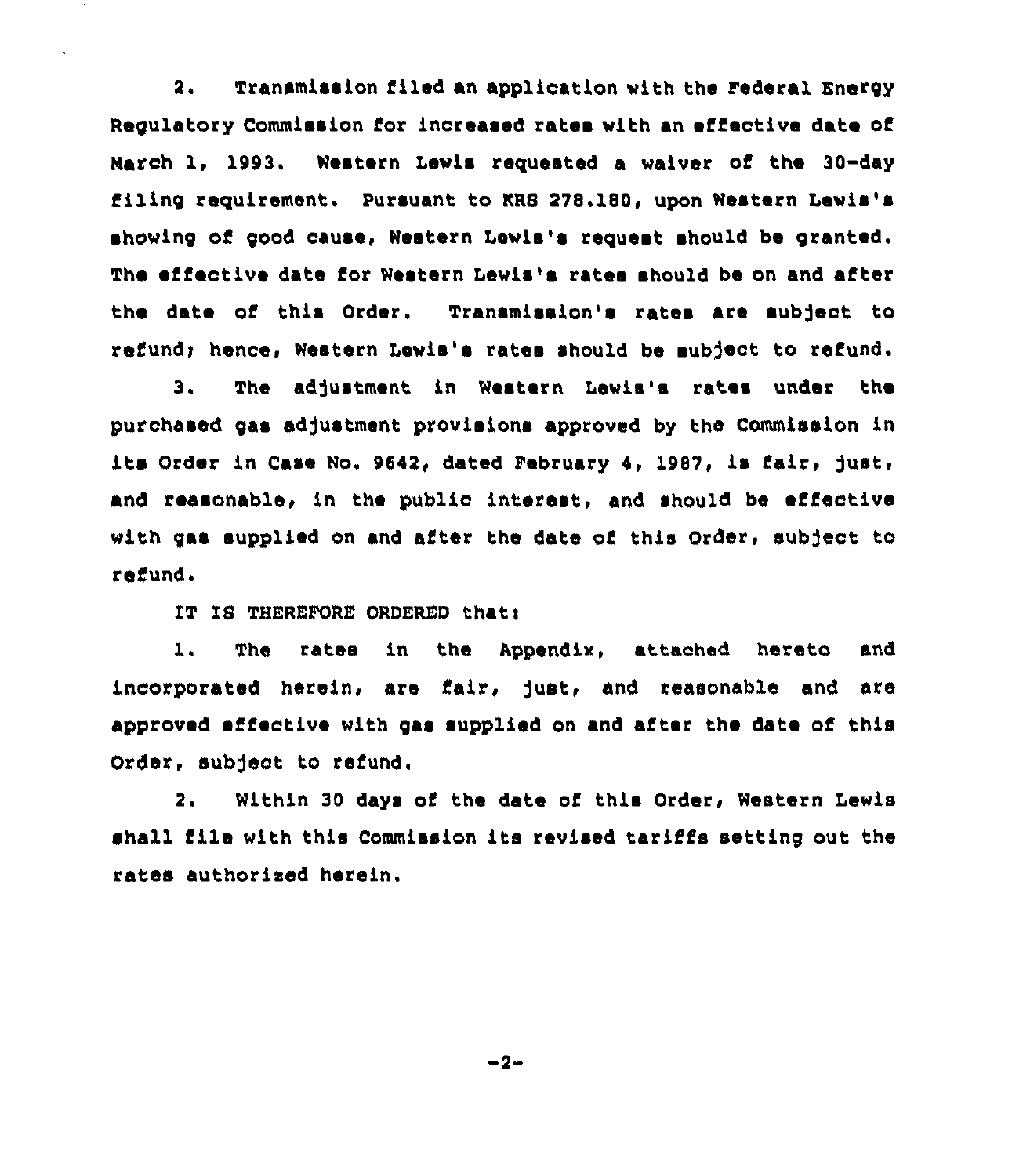Done at Frankfort, Kentucky, this 30th day of March, 1993.

PUBLIC SERVICE CONNISSION

l Chairman Vice Cha  $\overline{r}$ man Commission

ATTEST:

Executive Director